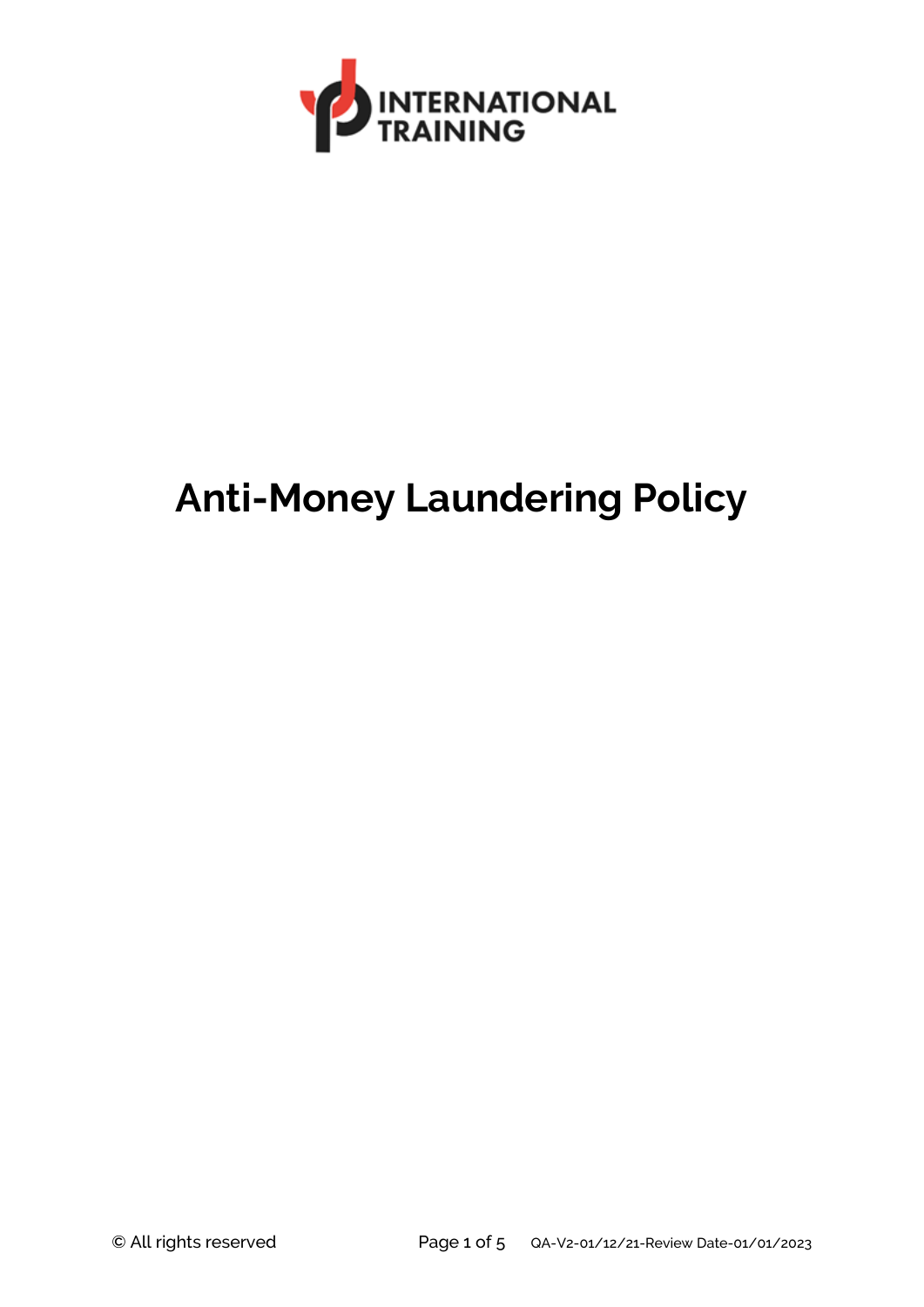

## **1. Introduction**

JP International group are UK registered company providing training and consultancy services. The business of the Company is low risk in relation to money laundering, however in order to prevent any of our services being used (or potentially used) for any money laundering activity, as well as any of our staff being exposed to money laundering, we wish to put in place the following anti-money laundering policy.

## **2. Scope of the Policy**

The broad definition of money laundering means that potentially anyone could commit a money laundering offence, this includes all employees of the Company, all temporary staff and contractors. Our policy is to enable the Company to meet its legal and regulatory requirements in a way which is proportionate to the LOW risk nature of the business, by taking reasonable steps to minimise the likelihood of money laundering occurring.

All employees must be familiar with their legal responsibilities and failure to comply with this Policy may lead to disciplinary action.

## **3. What is Money Laundering?**

The Proceeds of Crime Act 2002 (POCA) consolidated, updated and reformed criminal law with regard to money laundering. Money laundering can be defined as the process to move illegally acquired cash through financial systems so that it appears to be from a legitimate source. Money laundering offences include: concealing, disguising, converting, transferring criminal property or removing it from the UK (Section 327 POCA); entering into or becoming concerned in an arrangement which you know or suspect facilitates the acquisition, retention, use or control of criminal property by or on behalf of another person (Section 328 POCA); and acquiring, using or possessing criminal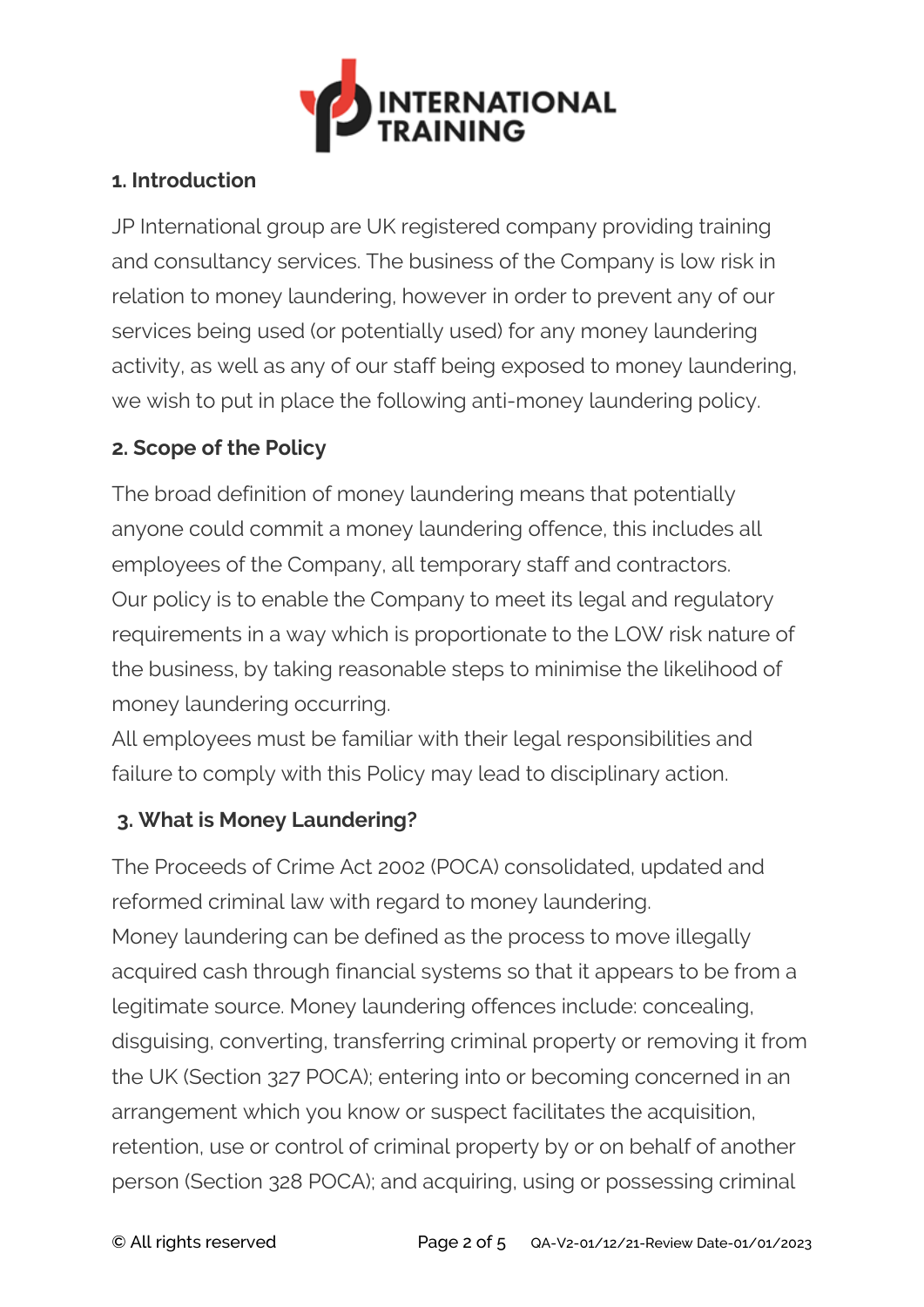

property (Section 329 POCA).

There are also several secondary offences, failure to disclose knowledge or suspicion of money laundering to the Money Laundering Reporting Officer (MLRO); failure by the MLRO to disclose knowledge or suspicion of money laundering to the National Crime Agency; and 'tipping off' whereby somebody informs a person or persons who are, or who are suspected of being involved in money laundering, in such a way as to reduce the likelihood of their being investigated or prejudicing an investigation.

Any member of staff could potentially be caught by the money laundering provisions, if they suspect money laundering and either become involved with it in some way, and/or do nothing about it. This Policy sets out how any concerns should be raised.

# **4. Money Laundering Reporting Officer (MLRO)**

The Company will appoint a MLRO to receive disclosures about money laundering activity and be responsible for anti-money laundering activity within the Company. The officer nominated to do this is S Vince. The MLRO will ensure that appropriate training and awareness is provided to new and existing employees and contractors and that this is reviewed and updated as required.

The MLRO will ensure that appropriate anti-money laundering systems and processes are incorporated by the Company.

# **5. Suspicions of Money Laundering**

All employees and contractors must immediately / promptly report any suspicious activity to the MLRO in the prescribed form as set out in this policy document.

Once the matter has been reported to the MLRO, the employees / contractor must follow the directions given to them and must NOT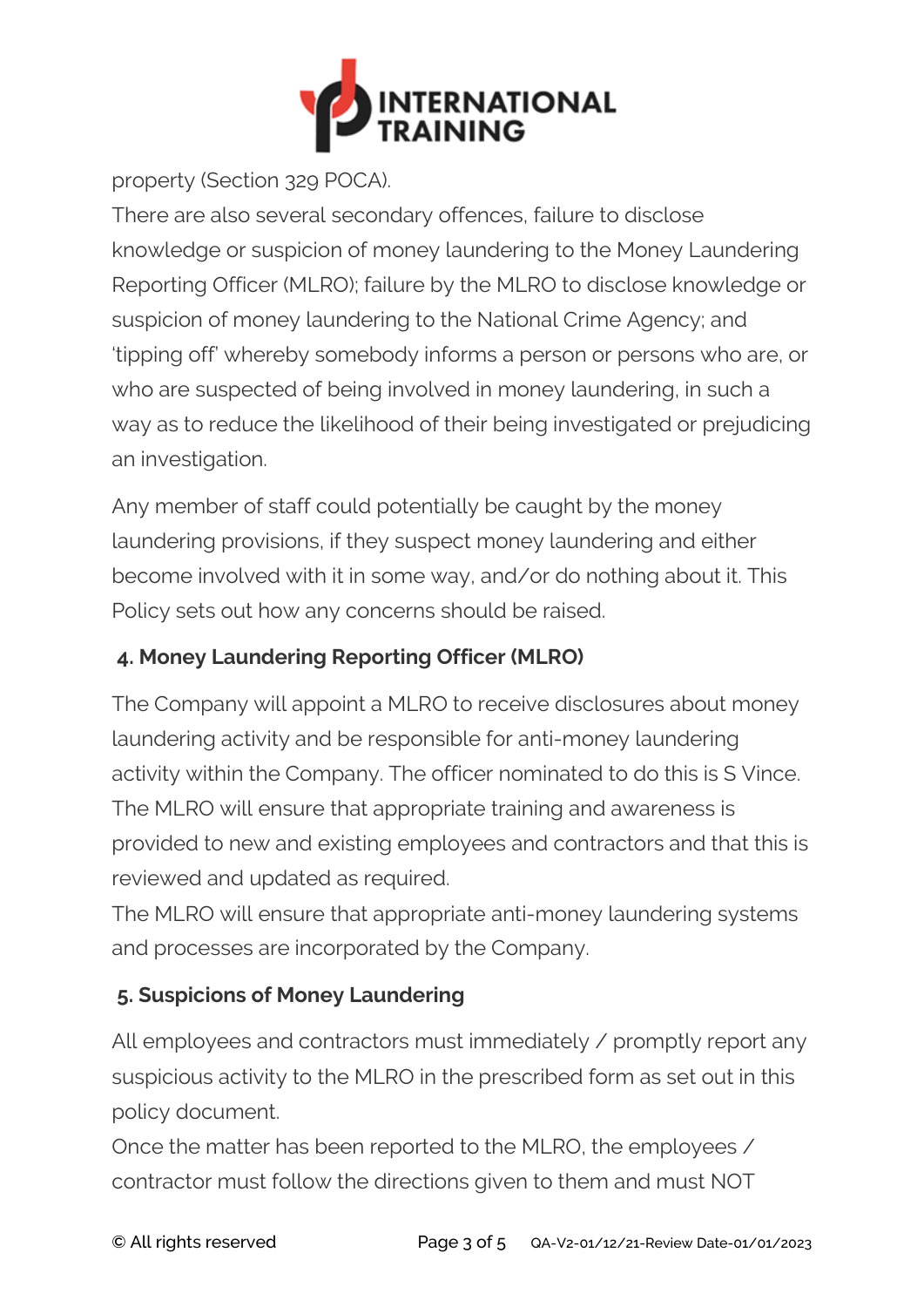

make any further enquiry into the matter.

The employee / contractor must NOT voice any suspicions to the person(s) whom they suspect of money laundering, as this may result in the commission of the offence of "tipping off". They must NOT discuss the matter with others or note on the file that a report has been made to the MLRO in case this results in the suspect becoming aware of the situation.

## **6. Consideration of the Disclosure by the MLRO**

Once the MLRO has received the report, it must be evaluated in a prompt / timely manner in order to determine whether:

• There is actual or suspected money laundering taking place; or

• There are reasonable grounds to know or suspect that this is the case; and

• Whether the MLRO needs to lodge a Suspicious Activity Report (SAR) with the National Crime Agency (the NCA).

Where the MLRO concludes that there are no reasonable grounds to suspect money laundering then consent will be given for any on-going or imminent transaction(s) to proceed.

Where consent is required from the NCA for a transaction to proceed, then the transaction(s) in question must not be undertaken or completed until the NCA has given specific consent, or there is deemed consent through the expiration of the relevant time limits without objection from the NCA.

All disclosure reports referred to the MLRO and reports made to the NCA will be retained by the MLRO in a confidential file kept for that purpose, for a minimum of 5 years.

The MLRO must also consider whether additional notifications and reports to other relevant enforcement agencies should be made.